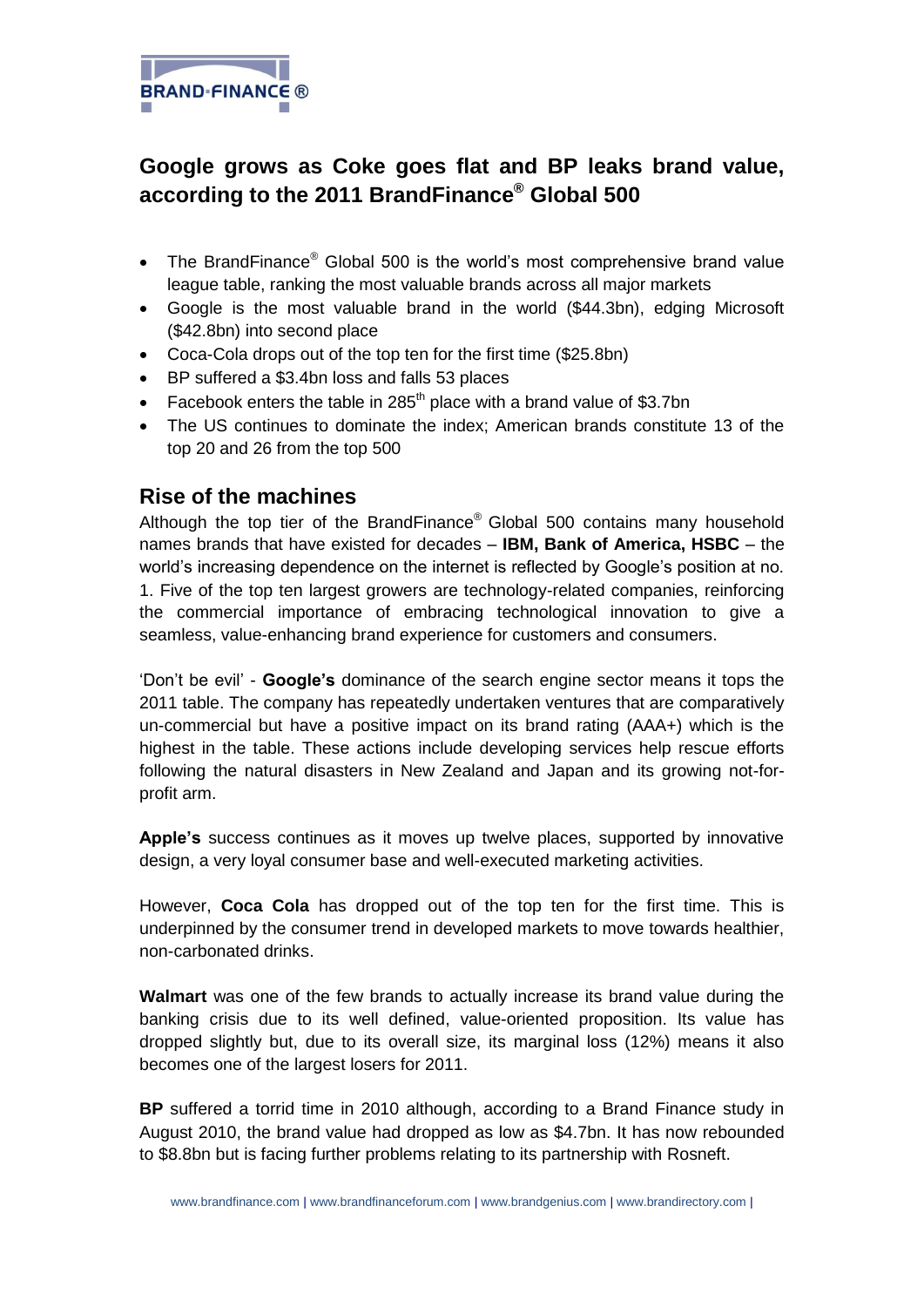

**Nokia** suffered the largest fall in brand value – \$9.9bn. The company has struggled in the smartphone market, a victim of Apple's success, although the partnership with Microsoft may help to revive their fortunes.

**Facebook** enters the BrandFinance® Global 500 for the first time with a brand value of \$3.7bn. Although monetisation of the world's largest social networking site remains contentious and its product diversification strategy remains relatively opaque, there is little doubt concerning the brand's huge popularity, its effectiveness in entering new markets and stratospheric levels of consumer usage.

### David Haigh, CEO of Brand Finance, said:

''The rise of the technology brands has been expected for some time, although Nokia's fall shows that it is tough to stay at the forefront of such a dynamic industry. Over the last couple of years, we have found that, across many leading companies, senior management are increasingly using brand valuation dashboards to monitor the health of their brands throughout the year in order to make better informed strategic marketing decisions. This trend is likely to continue as the sheer size of these brand values becomes impossible to ignore.''

## **The full BrandFinance® Global 500 is available upon request from Brand Finance plc.**

#### **Brand Finance Plc**

James Park Tel: 0207 389 9400 Email: j.park@brandfinance.com

#### **Team Spirit**

Irene Kyme Account Manager Tel: 020 7360 7878 Email: [ikyme@teamspiritpr.com](mailto:ikyme@teamspiritpr.com)